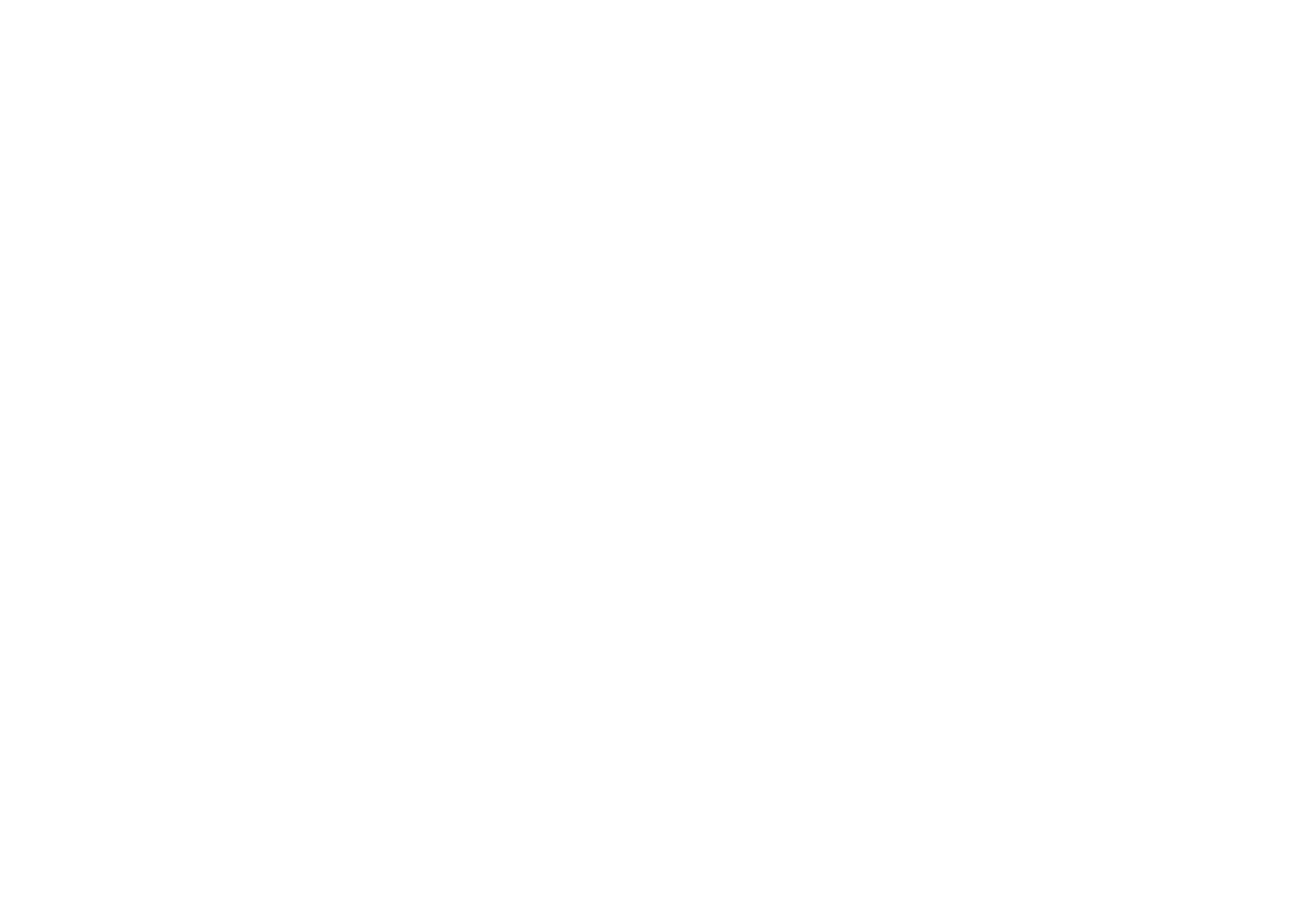### Health & Social Care Board 2020-21 - Month 7 Position

|                                                                                                                                                                                                        |                                  | <b>Full Year</b>                                     |                                                                                                                                              |                             |                                 |                                                |                                                                                                                        |                                                                                      | <b>Year to Date</b>                                                                                                                      |                                                                                              |                                                                                                               |                                                                                                              |                                                                                                                                         |                                                                                                                                                              |                                                                                     |
|--------------------------------------------------------------------------------------------------------------------------------------------------------------------------------------------------------|----------------------------------|------------------------------------------------------|----------------------------------------------------------------------------------------------------------------------------------------------|-----------------------------|---------------------------------|------------------------------------------------|------------------------------------------------------------------------------------------------------------------------|--------------------------------------------------------------------------------------|------------------------------------------------------------------------------------------------------------------------------------------|----------------------------------------------------------------------------------------------|---------------------------------------------------------------------------------------------------------------|--------------------------------------------------------------------------------------------------------------|-----------------------------------------------------------------------------------------------------------------------------------------|--------------------------------------------------------------------------------------------------------------------------------------------------------------|-------------------------------------------------------------------------------------|
|                                                                                                                                                                                                        | Page                             | Commissioning<br>£'000                               | <b>FHS</b><br>£'000                                                                                                                          | COVID-19<br>£'000           | Transformation<br>Fund<br>£'000 | Other<br>Ringfenced<br><b>Budgets</b><br>£'000 | <b>HSCB</b><br>Admin<br>£'000                                                                                          | <b>Total</b><br>£'000                                                                | Commissioning<br>£'000                                                                                                                   | <b>FHS</b><br>£'000                                                                          | COVID-19<br>£'000                                                                                             | <b>Transformation Ringfenced</b><br>Fund<br>£'000                                                            | Other<br><b>Budgets</b><br>£'000                                                                                                        | <b>HSCB</b><br>Admin<br>£'000                                                                                                                                | <b>Total</b><br>£'000                                                               |
| <b>Resources Available</b>                                                                                                                                                                             |                                  |                                                      |                                                                                                                                              |                             |                                 |                                                |                                                                                                                        |                                                                                      |                                                                                                                                          |                                                                                              |                                                                                                               |                                                                                                              |                                                                                                                                         |                                                                                                                                                              |                                                                                     |
| Department Allocation (incl. assumed)<br>Income from Other Sources                                                                                                                                     |                                  | 4,532,685<br>27,462                                  | 939,995<br>8,501                                                                                                                             | 111,350                     | 79,766                          | 18,621                                         | 30,065<br>1,889                                                                                                        | 5,712,481<br>37,852                                                                  | 2,621,734<br>16,148                                                                                                                      | 552,250<br>2,613                                                                             | 54,915<br>$\overline{\phantom{a}}$                                                                            | 12,027<br>$\overline{\phantom{a}}$                                                                           | 8,864<br>$\overline{\phantom{a}}$                                                                                                       | 17,105<br>1,137                                                                                                                                              | 3,266,893<br>19,898                                                                 |
|                                                                                                                                                                                                        |                                  | 4,560,147                                            | 948,496                                                                                                                                      | 111,350                     | 79,766                          | 18,621                                         | 31,954                                                                                                                 | 5,750,332                                                                            | 2,637,882                                                                                                                                | 554,862                                                                                      | 54,915                                                                                                        | 12,027                                                                                                       | 8,864                                                                                                                                   | 18,242                                                                                                                                                       | 3,286,791                                                                           |
| <b>Expenditure</b>                                                                                                                                                                                     |                                  |                                                      |                                                                                                                                              |                             |                                 |                                                |                                                                                                                        |                                                                                      |                                                                                                                                          |                                                                                              |                                                                                                               |                                                                                                              |                                                                                                                                         |                                                                                                                                                              |                                                                                     |
| <b>HSC Trusts</b><br><b>Family Health Services</b><br><b>Extra Contractual Referrals</b><br>Voluntary Organisations<br><b>Ringfenced Funds</b><br>Other Programme Funds<br><b>Board Administration</b> | 2<br>$3-6$<br>8<br>9<br>10<br>11 | 4,431,688<br>43,022<br>35,751<br>41,807<br>4,552,269 | 958,002<br>$\overline{\phantom{a}}$<br>$\overline{\phantom{a}}$<br>$\sim$<br>$\overline{\phantom{a}}$<br>$\overline{\phantom{a}}$<br>958,002 | 9,372<br>101,978<br>111,350 | 12,584<br>67.181<br>79,766      | 10,960<br>7,661<br>18,621                      | $\overline{\phantom{a}}$<br>$\overline{\phantom{a}}$<br>$\overline{\phantom{a}}$<br>$\blacksquare$<br>30,325<br>30,325 | 4,464,604<br>958,002<br>43,022<br>35,751<br>176,820<br>41,807<br>30,325<br>5,750,332 | 2,561,676<br>$\overline{\phantom{a}}$<br>20,424<br>20,262<br>$\overline{\phantom{a}}$<br>22,390<br>$\overline{\phantom{a}}$<br>2,624,751 | 560,127<br>$\overline{\phantom{a}}$<br>$\overline{\phantom{a}}$<br>$\overline{a}$<br>560,127 | 9,372<br>$\overline{\phantom{a}}$<br>$\overline{\phantom{0}}$<br>46,201<br>$\overline{\phantom{a}}$<br>55,573 | 7,341<br>$\overline{\phantom{a}}$<br>$\overline{\phantom{a}}$<br>5,659<br>$\overline{\phantom{a}}$<br>12,999 | 6,393<br>$\overline{\phantom{a}}$<br>$\overline{\phantom{a}}$<br>2,474<br>$\overline{\phantom{a}}$<br>$\overline{\phantom{a}}$<br>8,867 | $\overline{\phantom{a}}$<br>$\overline{\phantom{a}}$<br>$\overline{\phantom{a}}$<br>$\overline{\phantom{a}}$<br>$\overline{\phantom{a}}$<br>17,689<br>17,689 | 2,584,782<br>560,127<br>20,424<br>20,262<br>54,334<br>22,390<br>17,689<br>3,280,007 |
| Surplus/(Deficit)                                                                                                                                                                                      |                                  | 7,878                                                | (9, 507)                                                                                                                                     |                             |                                 |                                                | 1.629                                                                                                                  |                                                                                      | 13,130                                                                                                                                   | (5,265)                                                                                      | (658)                                                                                                         | (973)                                                                                                        | (4)                                                                                                                                     | 553                                                                                                                                                          | 6,784                                                                               |

The table above sets out a high level summary of the Resources (assumed & actual) available as part of the HSCB's budget, and has been revised to reflect changes in assumed and actual allocations during the year to date. These funds are analysed within their ringfenced budget headings, which have been further detailed in the following pages.

The surplus for the 7 month period ended October 2020 is £6.8m. This has arisen primarily due to reduced expenditure on ECRs (page 7) and Administration (page 11) budgets, offset by pressures in the Pharmacy budget (page 3).

A year-end breakeven position is currently forecast. Discussions are on-going with the Department in the respect of the overall HSC financial position, in advance of the January monitoring round. The forecast position reported above reflects these discussions.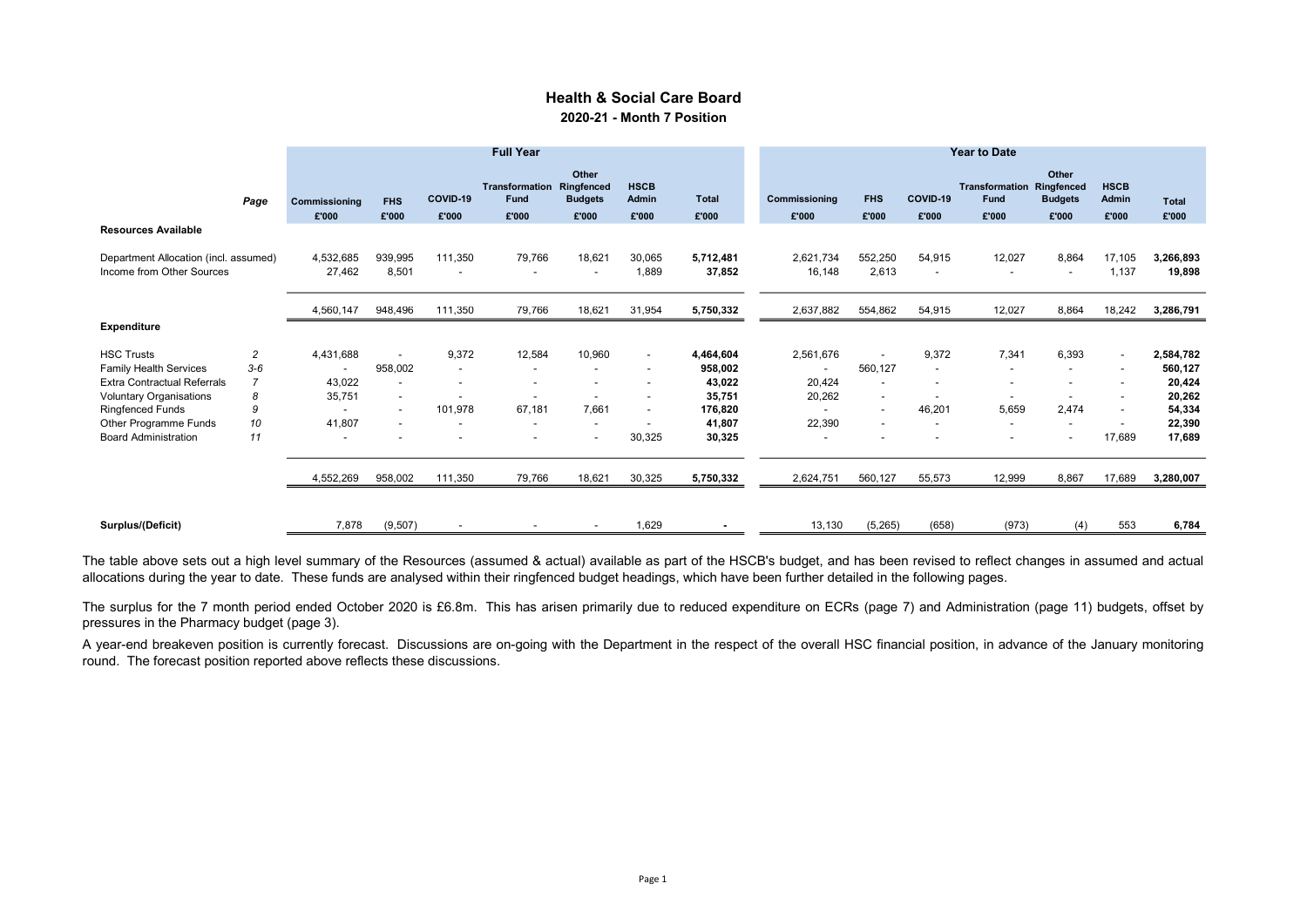## 2020-21 Budget Core Revenue Resource Limits (RRLs) to Trusts

|                                                                                                           | <b>Opening Budget</b> | <b>Elective Care</b> | Other  | <b>Current Budget</b> |  |  |  |
|-----------------------------------------------------------------------------------------------------------|-----------------------|----------------------|--------|-----------------------|--|--|--|
| <b>HSC Trust</b>                                                                                          | £'000                 | £'000                | £'000  | £'000                 |  |  |  |
|                                                                                                           |                       |                      |        |                       |  |  |  |
| <b>Belfast Trust</b>                                                                                      | 1,404,374             | 3,423                | 30,150 | 1,437,947             |  |  |  |
| Northern Trust                                                                                            | 773,723               | 2,226                | 16,129 | 792,078               |  |  |  |
| South Eastern Trust                                                                                       | 666,949               | 3,619                | 18,293 | 688,861               |  |  |  |
| Southern Trust                                                                                            | 694,734               | 2,875                | 17,040 | 714,649               |  |  |  |
| Western Trust                                                                                             | 659,811               | 1,115                | 15,859 | 676,785               |  |  |  |
| <b>NIAS</b>                                                                                               | 84,381                |                      | 1,949  | 86,330                |  |  |  |
| <b>NIMDTA</b>                                                                                             | 1,761                 | ۰                    | -      | 1,761                 |  |  |  |
| <b>Total allocation</b>                                                                                   | 4,285,733             | 13,258               | 99,420 | 4,398,411             |  |  |  |
|                                                                                                           |                       |                      |        |                       |  |  |  |
| <b>Elective Care</b>                                                                                      | 31,176                | (13,258)             |        | 17,918                |  |  |  |
| Other Budgets - held for Trusts pending allocation decisions, but excluding Ringfenced Funds (see page 9) |                       |                      |        |                       |  |  |  |
|                                                                                                           |                       |                      |        | 15,359                |  |  |  |
| <b>Total funds held for Trusts</b>                                                                        |                       |                      |        | 4,431,688             |  |  |  |

These Trust budgets represent the opening recurrent position for each Trust, together with a number of indicative 2020-21 allocations.

The Elective Care funds will be transferred to Trust budgets following completion of the required investment proposal templates (IPTs). The Elective budget shown here excludes Elective funding from the New Decade New Approach fund which is included under Ringfenced Funds on page 9.

The Other Budgets line in the table above consists of funds which are yet to be committed to Trusts, but excludes funds which are dealt with elsewhere in this report, such as Transformation Funds. This funding is being closely managed and will be used to ensure a breakeven position across the entire HSC.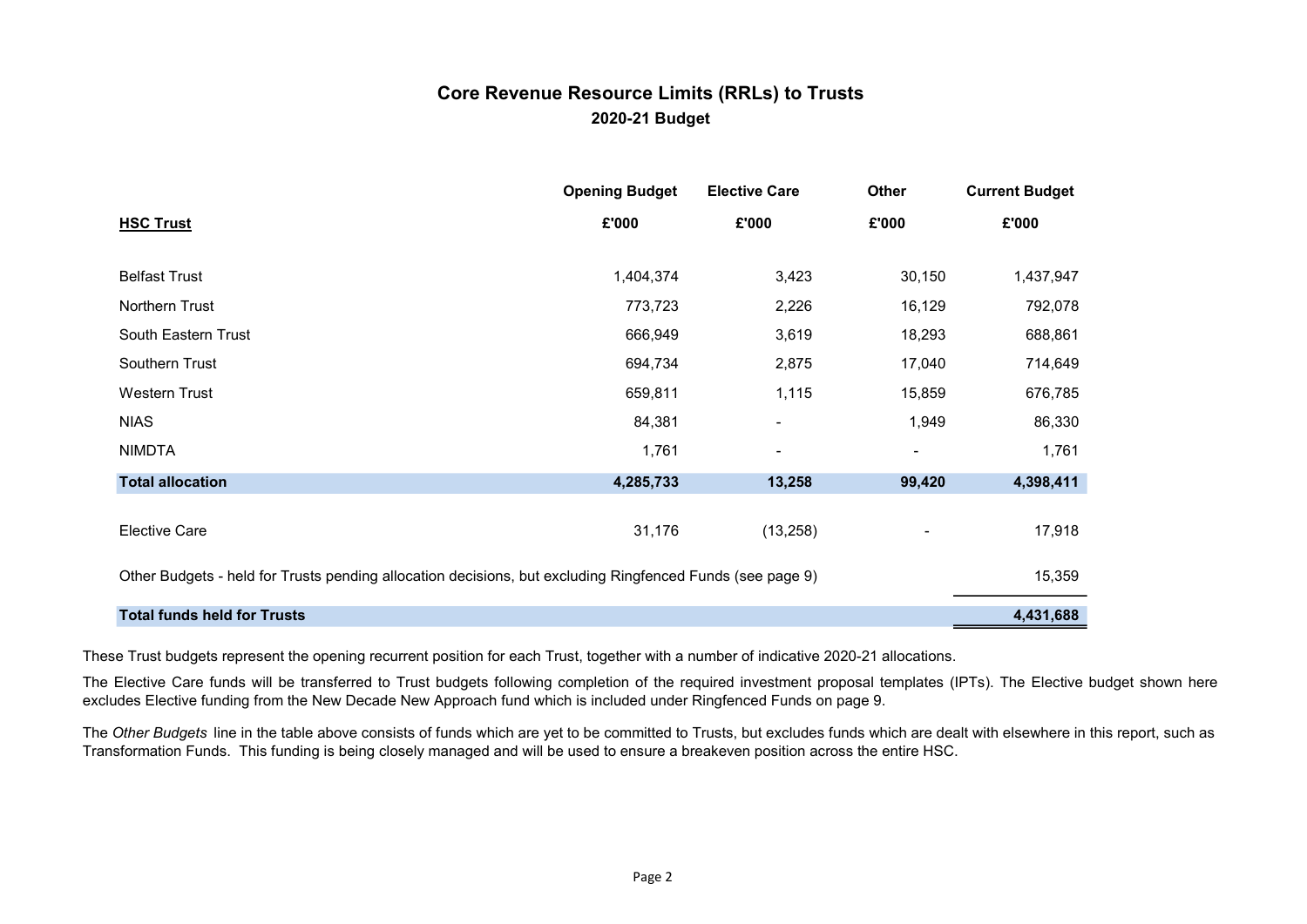

## General Pharmaceutical Services

Position Synopsis:

In Northern Ireland, General Pharmaceutical Services (GPS) are provided mainly by Community Pharmacy practitioners, Appliance Suppliers and Dispensing Doctors. Payments relate to the cost of medicines and appliances, together with the associated fees. In addition, other payments are made under GPS, such as Pre-Registration training and waste disposal. Non GPS costs relate to services such as Substitute Prescribing and Managing Your Medicines.

The previously noted overspend on this budget has continued in October, with the report for the 7 months to 31st October 2020 indicating an overpsend of £5.3m. This is due to the ongoing challenges to deliver efficiencies to the extent required (£14.6m) and also due to medicine price pressures this year (although lower than expected demand so far this year has partially offset some of those budgetary pressures). In the remainder of this financial year medicine price pressures are now anticipated to reduce. This has resulted in the year-end forecast deficit reducing to £9.6m from £10.7m.

With regard to any potential impact to the Pharmaceutical supply chain as a result of EU exit, whilst government planning is predicated on no significant interruptions to the supply chain, there may be some degree of volatility in the supply chain not unlike previous periods which may bring the potential for increase costs of drugs. However due to the 12 month derogation period, this is not expected to be as significant / acute as it otherwise might have been. In the meantime, work is underway to develop the arrangements to examine supply chain issues on a day to day basis.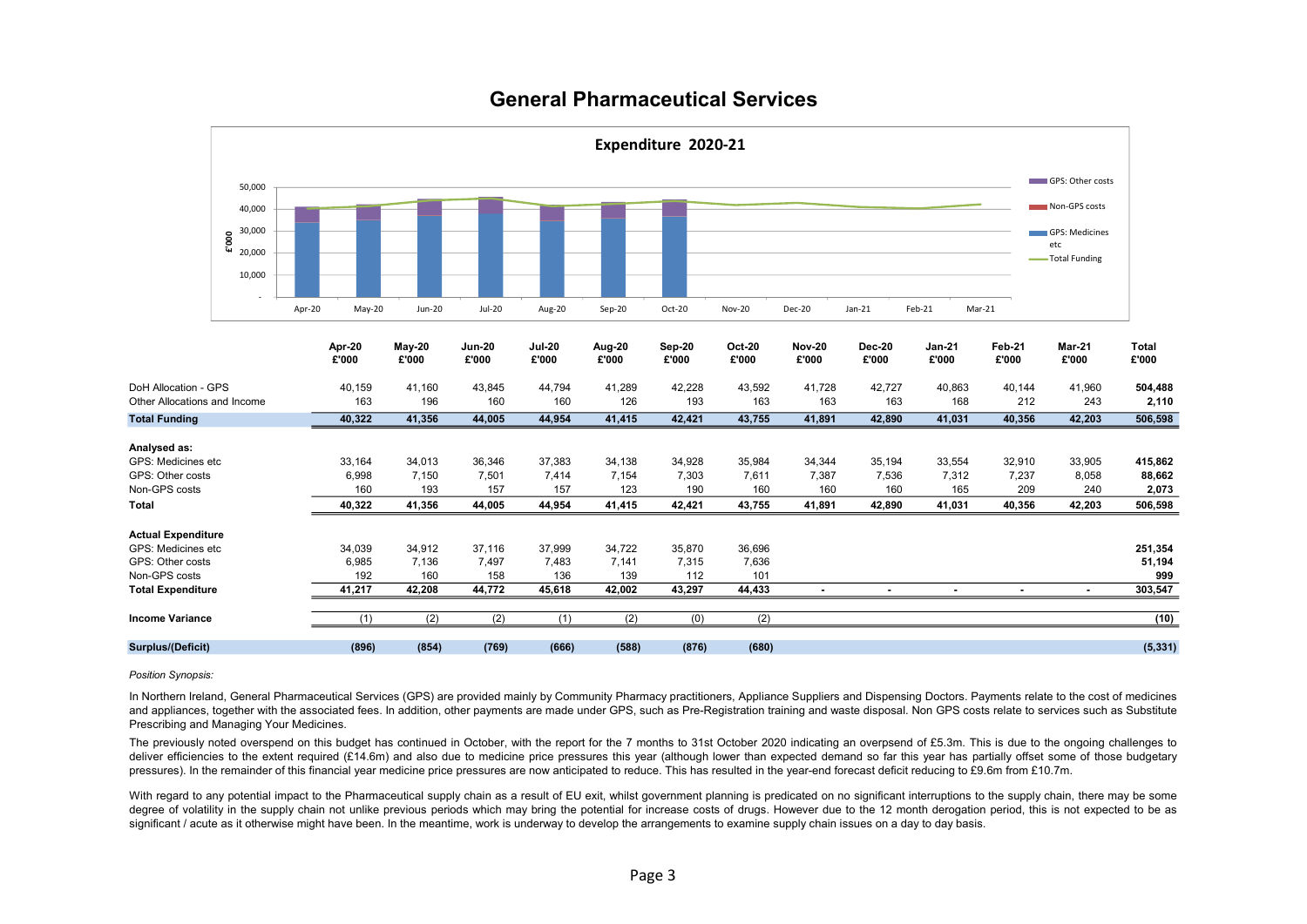# General Medical Services



Position Synopsis:

GP Practices provide services to patients in NI under the General Medical Services (GMS) contract, and receive various payments from HSCB for the provision of those services. The main payment headings are summarised above. Included within GMS Other Services are payments made under the Quality and Outcomes Framework and also payments for the provision of Enhanced Services.

For the 7 months to the 31st October 2020 the GMS budget reports a breakeven position. It should be noted that the above analysis excludes funding allocated to Trusts in relation to GMS.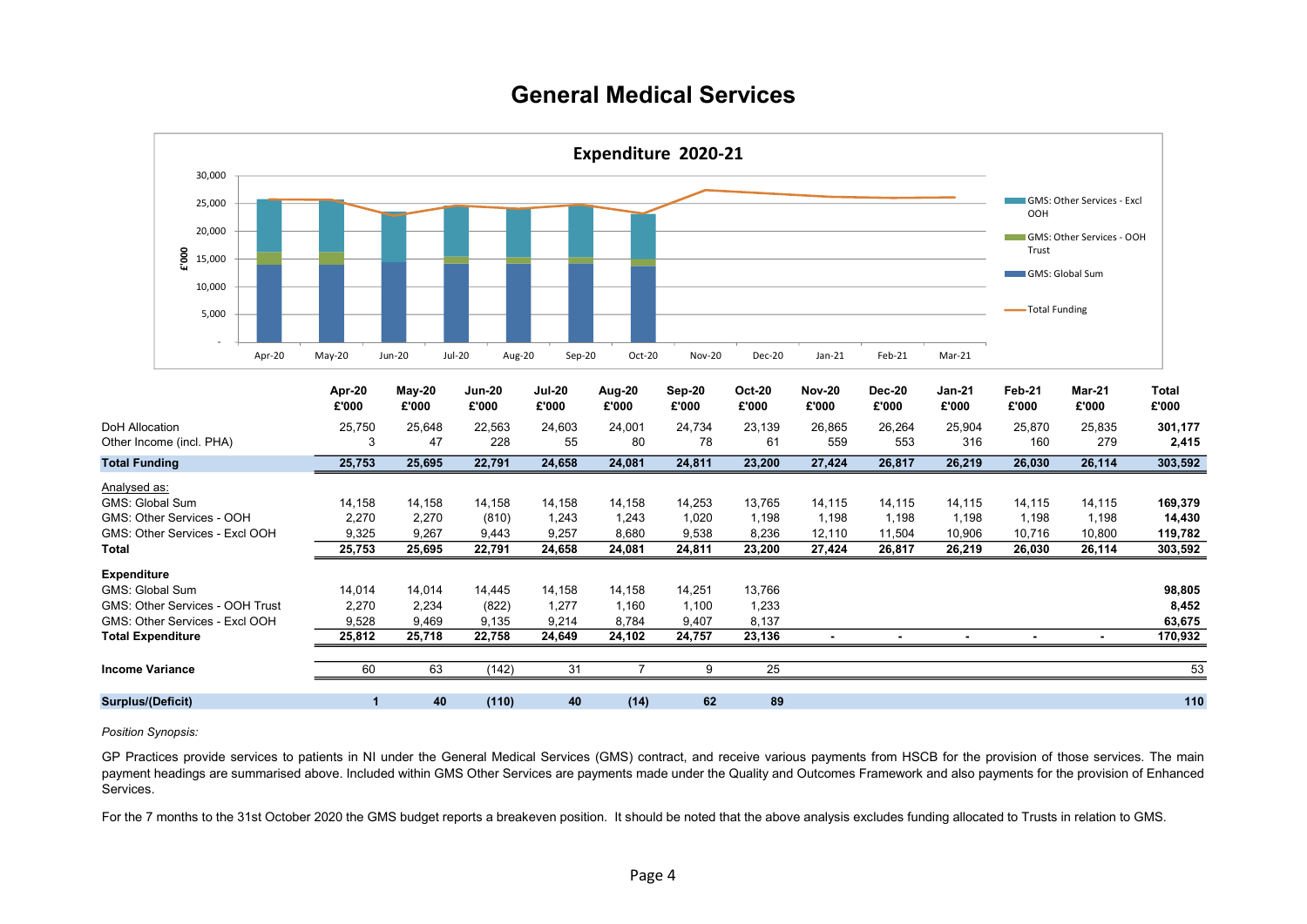### General Dental Services



#### Position Synopsis:

Dental practitioners in Northern Ireland are paid based on the Statement of Dental Remuneration (SDR), for the provision of HSC dental services to their registered patients. Included in GDS Other Costs are costs such as Practice Allowance, Employer Superannuation, the cost of pilots, and other costs payable under the SDR. Non GDS costs referred to in the above table relate to a number of initiatives such as In-Hours Pain Clinics and Nurse-led Triage.

The GDS budget continues to indicate an approximate break even position. As noted previously, the Covid-19 crisis has resulted in lower than expected General Dental Services activity which has led to reduced service costs, with that reduction in service costs partly offset by lower than expected income from patients. This net cost reduction has been offset by Covid-19 support payments. It should be noted that additional support costs funded from ring-fenced Covid-19 allocations are reported separately by HSCB to DoH. At this stage in 2020/21, the GDS budget is expected to deliver a break even position for the full year. This position continues to be closely monitored.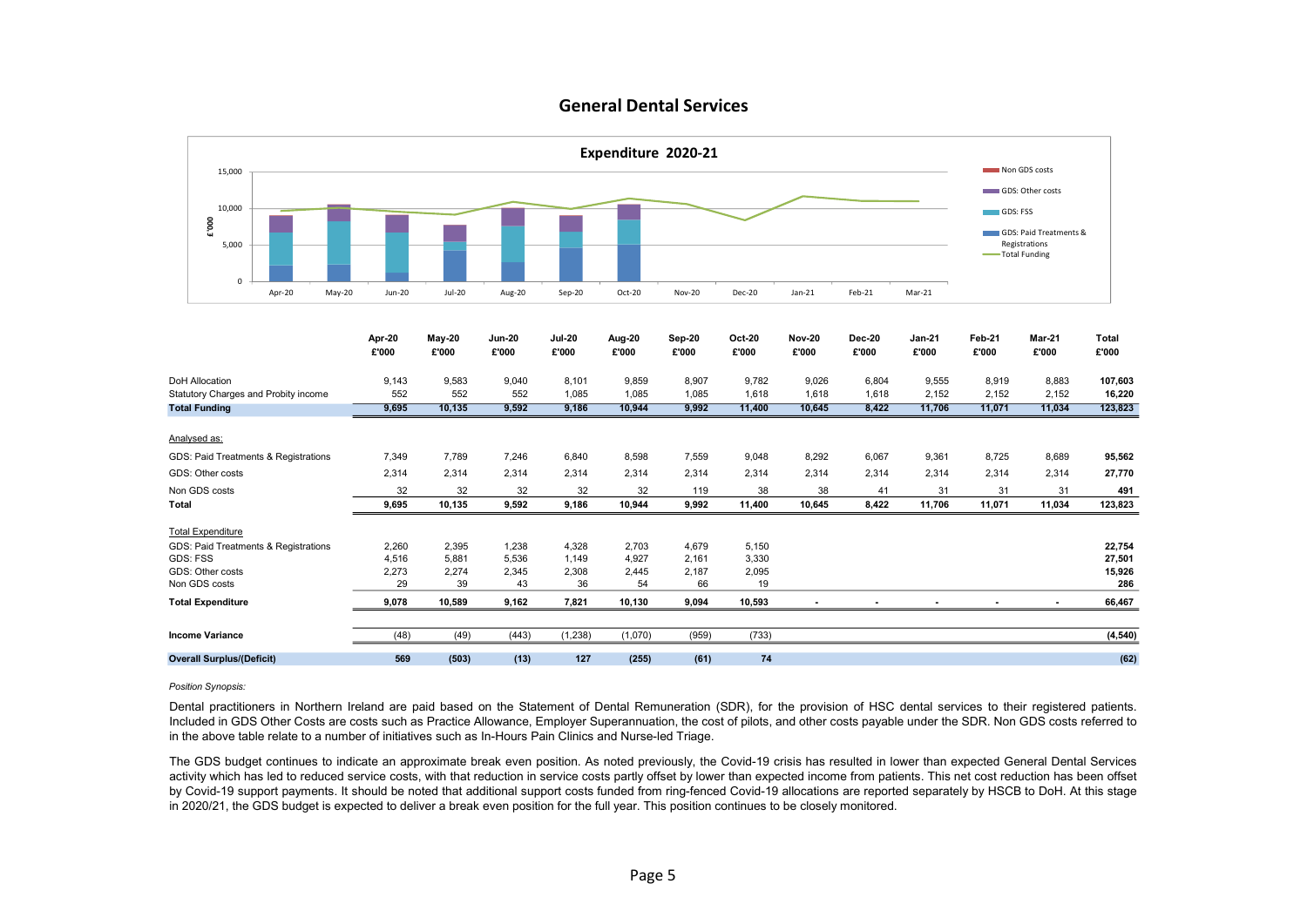### General Ophthalmic Services

|                       |                                    |        |                 |                 |                        |                        |                 | Expenditure 2020-21 |                 |                        |                        |                        |                 |                  |                |
|-----------------------|------------------------------------|--------|-----------------|-----------------|------------------------|------------------------|-----------------|---------------------|-----------------|------------------------|------------------------|------------------------|-----------------|------------------|----------------|
|                       | 2,500                              |        |                 |                 |                        |                        |                 |                     |                 |                        |                        |                        |                 | GOS: FSS         |                |
|                       |                                    |        |                 |                 |                        |                        |                 |                     |                 |                        |                        |                        |                 | GOS: Other costs |                |
|                       | 2,000                              |        |                 |                 |                        |                        |                 |                     |                 |                        |                        |                        |                 | Non-GOS costs    |                |
|                       | 1,500                              |        |                 |                 |                        |                        |                 |                     |                 |                        |                        |                        |                 |                  |                |
|                       | E'000<br>1,000                     |        |                 |                 |                        |                        |                 |                     |                 |                        |                        |                        |                 | GOS: Vouchers    |                |
|                       | 500                                |        |                 |                 |                        |                        |                 |                     |                 |                        |                        |                        |                 |                  |                |
|                       |                                    |        |                 |                 |                        |                        |                 |                     |                 |                        |                        |                        |                 |                  |                |
|                       | $-500$                             | Apr-20 | May-20          | Jun-20          | $Jul-20$               | Aug-20                 | Sep-20          | Oct-20              | <b>Nov-20</b>   | <b>Dec-20</b>          | $Jan-21$               | Feb-21                 | Mar-21          |                  |                |
|                       |                                    |        | Apr-20<br>£'000 | May-20<br>£'000 | <b>Jun-20</b><br>£'000 | <b>Jul-20</b><br>£'000 | Aug-20<br>£'000 | Sep-20<br>£'000     | Oct-20<br>£'000 | <b>Nov-20</b><br>£'000 | <b>Dec-20</b><br>£'000 | <b>Jan-21</b><br>£'000 | Feb-21<br>£'000 | Mar-21<br>£'000  | Total<br>£'000 |
| <b>DoH Allocation</b> |                                    |        | 2,040           | 2,044           | 2,050                  | 1,845                  | 2,157           | 2,230               | 2,240           | 2,134                  | 1,600                  | 2,010                  | 2,203           | 2,100            | 24,653         |
| Other Income          |                                    |        | 14              | 14              | 14                     | 14                     | 14              | 14                  | 14              | 14                     | 14                     | 14                     | 14              | 14               | 164            |
|                       | <b>DoH Allocation &amp; Income</b> |        | 2,054           | 2,058           | 2,064                  | 1,858                  | 2,170           | 2,244               | 2,254           | 2,147                  | 1,614                  | 2,023                  | 2,216           | 2,114            | 24,817         |
|                       |                                    |        |                 |                 |                        |                        |                 |                     |                 |                        |                        |                        |                 |                  |                |
| Analysed as:          |                                    |        |                 |                 |                        |                        |                 |                     |                 |                        |                        |                        |                 |                  |                |
|                       | GOS: Sight Tests                   |        | 839             | 830             | 823                    | 761                    | 886             | 916                 | 954             | 873                    | 588                    | 896                    | 900             | 921              | 10,188         |
|                       | GOS: Vouchers                      |        | 904             | 916             | 928                    | 799                    | 967             | 1,006               | 981             | 958                    | 735                    | 826                    | 953             | 834              | 10,809         |
|                       | GOS: Other costs                   |        | 295             | 296             | 297                    | 283                    | 302             | 306                 | 303             | 301                    | 276                    | 286                    | 300             | 287              | 3,533          |
| Total                 | Non-GOS costs                      |        | 15<br>2,054     | 15<br>2,058     | 15<br>2,064            | 15<br>1,858            | 15<br>2,170     | 15<br>2,244         | 15<br>2,254     | 15<br>2,147            | 15<br>1,614            | 15<br>2,023            | 62<br>2,216     | 72<br>2,114      | 287<br>24,817  |
|                       |                                    |        |                 |                 |                        |                        |                 |                     |                 |                        |                        |                        |                 |                  |                |
| Expenditure:          |                                    |        |                 |                 |                        |                        |                 |                     |                 |                        |                        |                        |                 |                  |                |
|                       | GOS: Sight Tests                   |        | 75              | 62              | 60                     | 926                    | 856             | 930                 | 967             |                        |                        |                        |                 |                  | 3,877          |
|                       | GOS: Vouchers                      |        | 150             | 183             | 105                    | 808                    | 990             | 981                 | 1,052           |                        |                        |                        |                 |                  | 4,269          |
| GOS: FSS              |                                    |        | 1,546           | 1,460           | 1,717                  | (306)                  | 66              | 113                 | 11              |                        |                        |                        |                 |                  | 4,606          |
|                       | GOS: Other costs                   |        | 263             | 264             | 190                    | 228                    | 290             | 269                 | 240             |                        |                        |                        |                 |                  | 1,743          |
|                       | Non-GOS costs                      |        | 21              | 11              | 12                     | 14                     | 14              | 17                  | 14              |                        |                        |                        |                 |                  | 103            |
|                       | <b>Total Expenditure</b>           |        | 2,055           | 1,979           | 2,084                  | 1,670                  | 2,216           | 2,311               | 2,284           | $\blacksquare$         | $\blacksquare$         | $\blacksquare$         | $\blacksquare$  | $\blacksquare$   | 14,598         |
|                       | <b>Income Variance</b>             |        | (12)            | (13)            | (13)                   | (13)                   | (12)            | (11)                | (10)            |                        |                        |                        |                 |                  | (85)           |
|                       |                                    |        |                 |                 |                        |                        |                 |                     |                 |                        |                        |                        |                 |                  |                |
|                       | <b>Surplus/(Deficit)</b>           |        | (13)            | 66              | (34)                   | 176                    | (58)            | (78)                | (40)            |                        |                        |                        |                 |                  | 18             |

#### Position Synopsis:

This funding is applied to fund General Ophthalmic Services in NI provided by Community Ophthalmic practitioners. It is made up of remuneration for Sight Test Fees, Repairs and Vouchers (as well as other costs such as domiciliary visits and training). Non GOS costs above relate to services such as Diabetic Eye Screening.

The 2020/21 GOS budget continues in an approximate breakeven position this year, with year-to-date underspends on several budget lines (due to the impact of Covid-19 on the service delivery levels) offset by GOS Covid-19 support costs. GOS activity and related costs have increased in recent months, with the easing of Covid-19 restrictions since the end of June. This has allowed the level of support under the Financial Support Scheme to reduce in recent months. However, it is likely that a form of financial support will remain in place for rest of this financial year. At present, it is anticipated that a budgetary break even postion for the full 12 months of 2020/21 will be delivered, but this will continue to be monitored closely.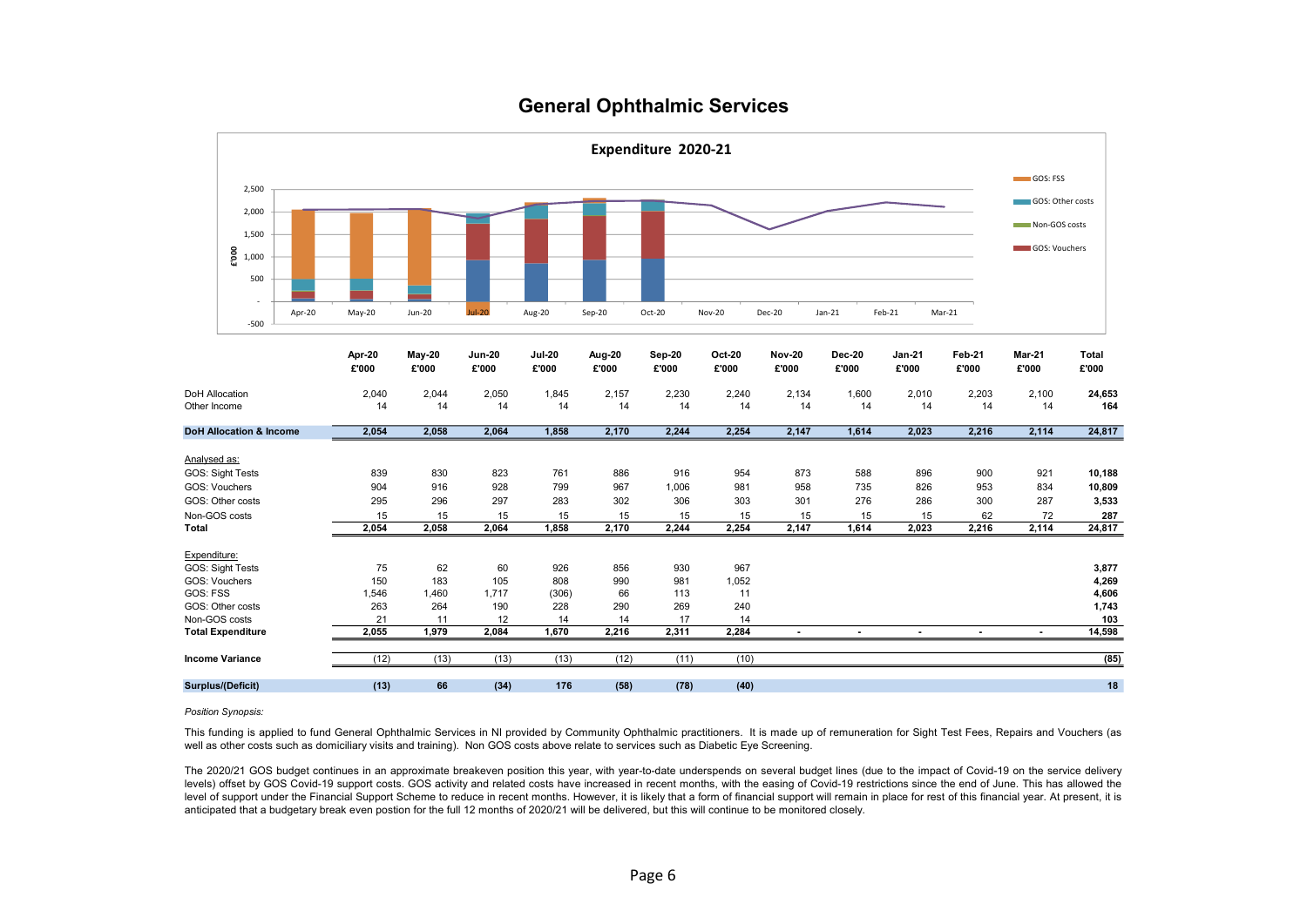

# Extra Contractual Referrals (ECRs) 2020-21

#### Position Synopsis:

Due to the current covid-19 outbreak ECRs are experiencing a significant down turn in activity levels. Acute approvals are approx. 33%, Travel is approx. 30% and EU Cross Border approvals are approx. 23% of the monthly average pre-Covid. Expenditure on the high-cost drug CAR-T remains in line with budget with 15 potential patients identifed at this time. A full year surplus of £15.0m is currently anticipated, and will be kept under review as more information becomes available on the system's ability to return to pre-COVID levels.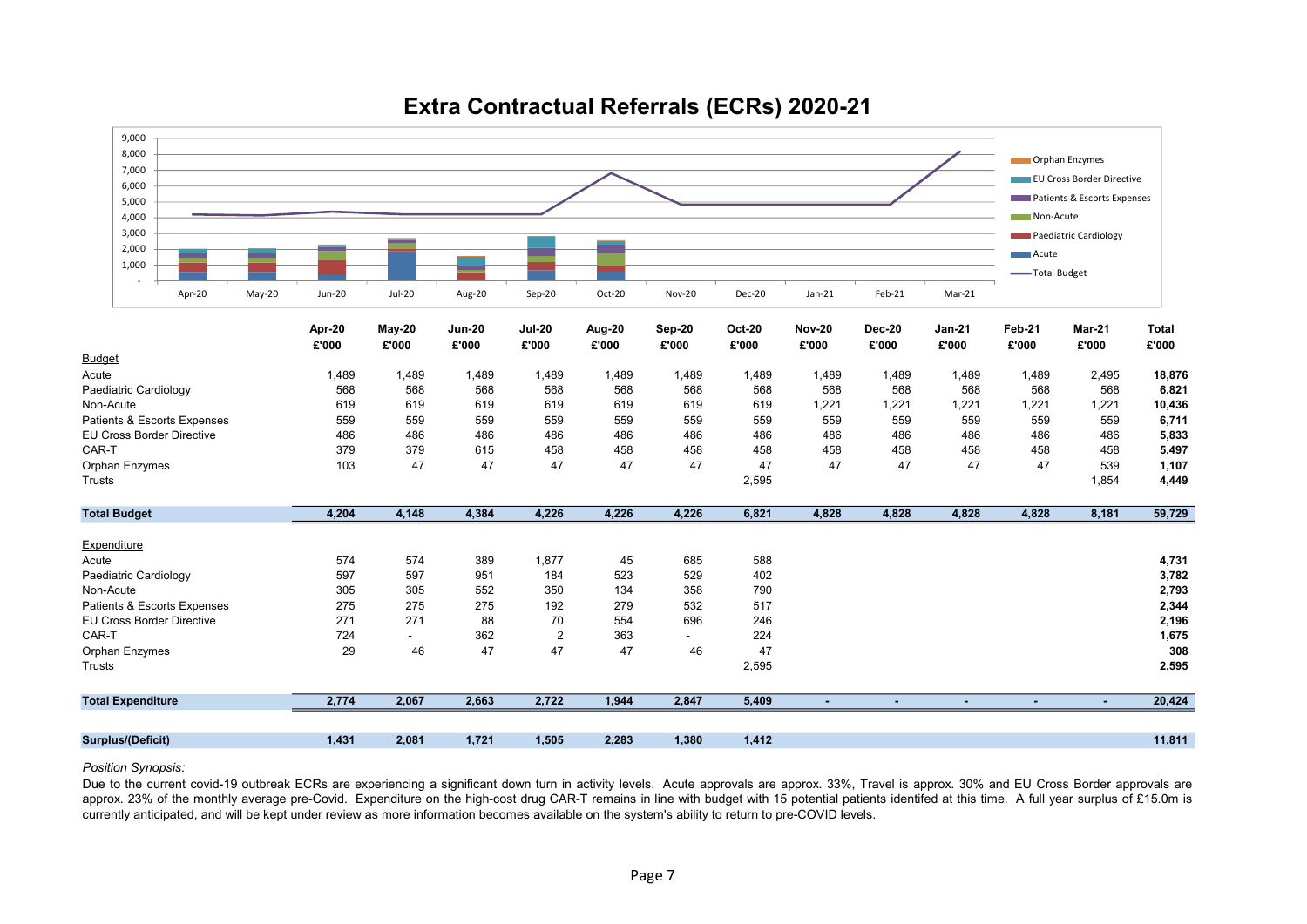# Community & Voluntary Sector 2020-21



Position Synopsis:

This budget funds organisations outside the HSC umbrella which provide services to enhance the care of patients and clients in the community and includes income for Sure Start. The total funding reflects recurrent baseline funding for Voluntary and Community contracts and other expected funding streams for the 2020-21 financial year.

The position reported above shows a surplus of £0.3m for the year to date, with a surplus of £0.4m being forecast at year-end.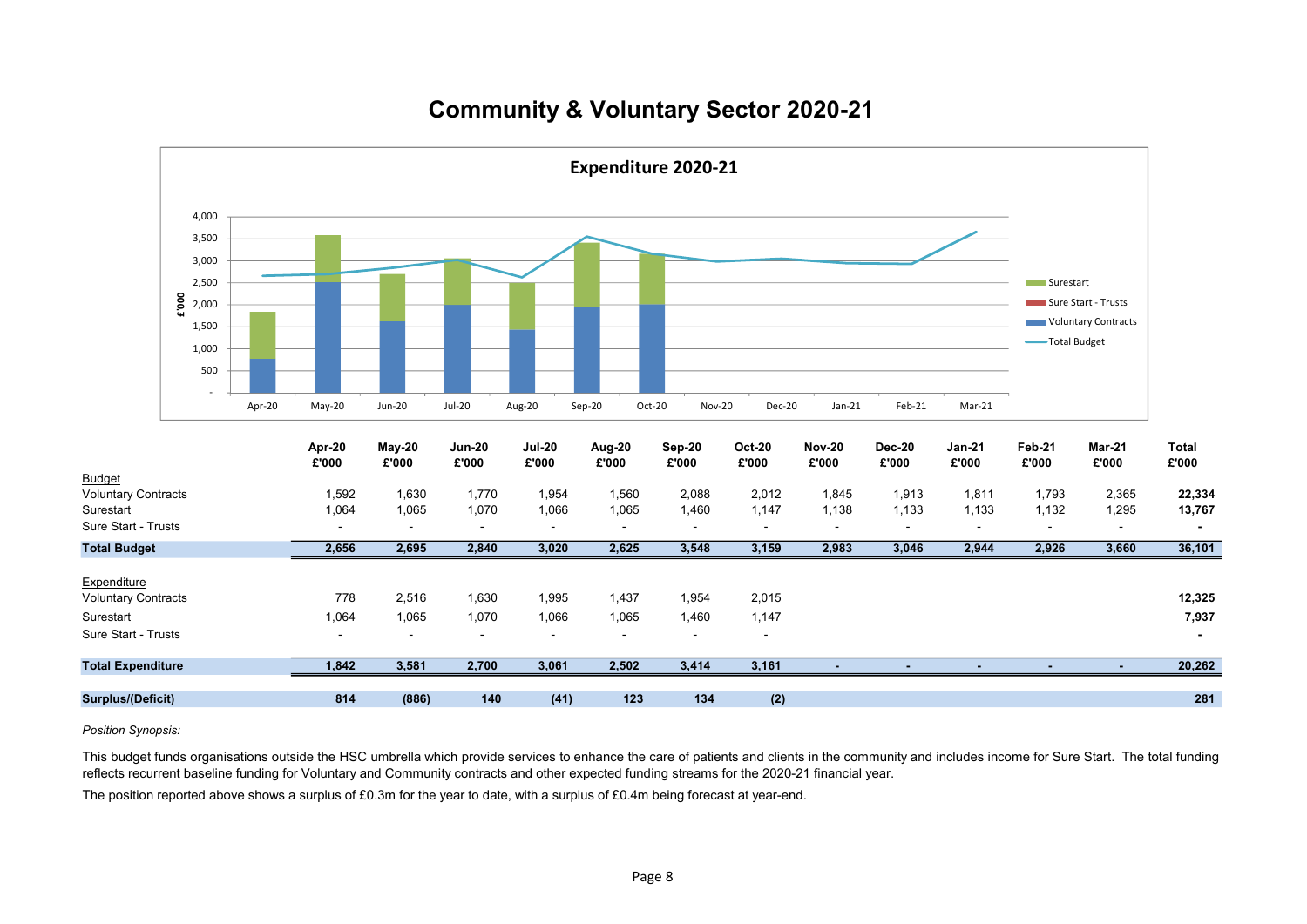# Ringfenced Funds

## 2020-21 - Month 7 Position

|                                          | COVID-19<br>£'000 | <b>Transformation</b><br>£'000 | <b>Mental Health</b><br>£'000 | Confidence &<br><b>Supply - Other</b><br>£'000 | <b>Legacy TYC</b><br><b>Funds</b><br>£'000 | Other<br>Ringfenced<br><b>Funds</b><br>£'000 | <b>TOTAL</b><br>£'000 |
|------------------------------------------|-------------------|--------------------------------|-------------------------------|------------------------------------------------|--------------------------------------------|----------------------------------------------|-----------------------|
| Allocation from DoH (incl. assumed)      | 111,350           | 79,766                         | 10,000                        | 1,700                                          | 4,278                                      | 2,643                                        | 209,736               |
|                                          |                   |                                |                               |                                                |                                            |                                              |                       |
| <b>Trust Allocations to date</b>         |                   |                                |                               |                                                |                                            |                                              |                       |
| <b>Belfast Trust</b>                     | 2,228             | 2,709                          | 3,242                         | ۰                                              | 95                                         | $\blacksquare$                               | 8,274                 |
| <b>Northern Trust</b>                    | 2,114             | 1,665                          | 1,821                         | ۰                                              | 217                                        | ۰                                            | 5,817                 |
| South Eastern Trust                      | 2,175             | 2,960                          | 2,001                         | ٠                                              | 217                                        |                                              | 7,353                 |
| <b>Southern Trust</b>                    | 1,587             | 880                            | 1,945                         |                                                |                                            | ۰                                            | 4,412                 |
| <b>Western Trust</b>                     | 1,209             | 4,370                          | 991                           | 15                                             | 316                                        |                                              | 6,901                 |
| <b>NIAS</b>                              | 58                | $\overline{\phantom{a}}$       | $\blacksquare$                | ۰.                                             | 100                                        | ۰                                            | 158                   |
| <b>NIMDTA</b>                            |                   |                                |                               | ۰                                              | ٠.                                         |                                              |                       |
| <b>Total Allocated to Trusts</b>         | 9,372             | 12,584                         | 10,000                        | 15                                             | 945                                        |                                              | 32,916                |
| <b>Other Internal Allocations</b>        | 75,664            | 4,403                          |                               | 1,685                                          | 3,166                                      | 2,127                                        | 87,045                |
| <b>Balance remaining to be allocated</b> | 26,314            | 62,778                         |                               |                                                | 167                                        | 516                                          | 89,775                |
|                                          |                   |                                |                               |                                                |                                            |                                              |                       |
| <b>Forecast slippage</b>                 |                   |                                |                               |                                                |                                            |                                              |                       |

These funds comprise non-recurrent allocations from the Department of Health which have been ringfenced for specific purposes and which are required to be reported on separately. As IPT's are completed, funds will be transferred to Trusts or Internal Allocations made as appropriate.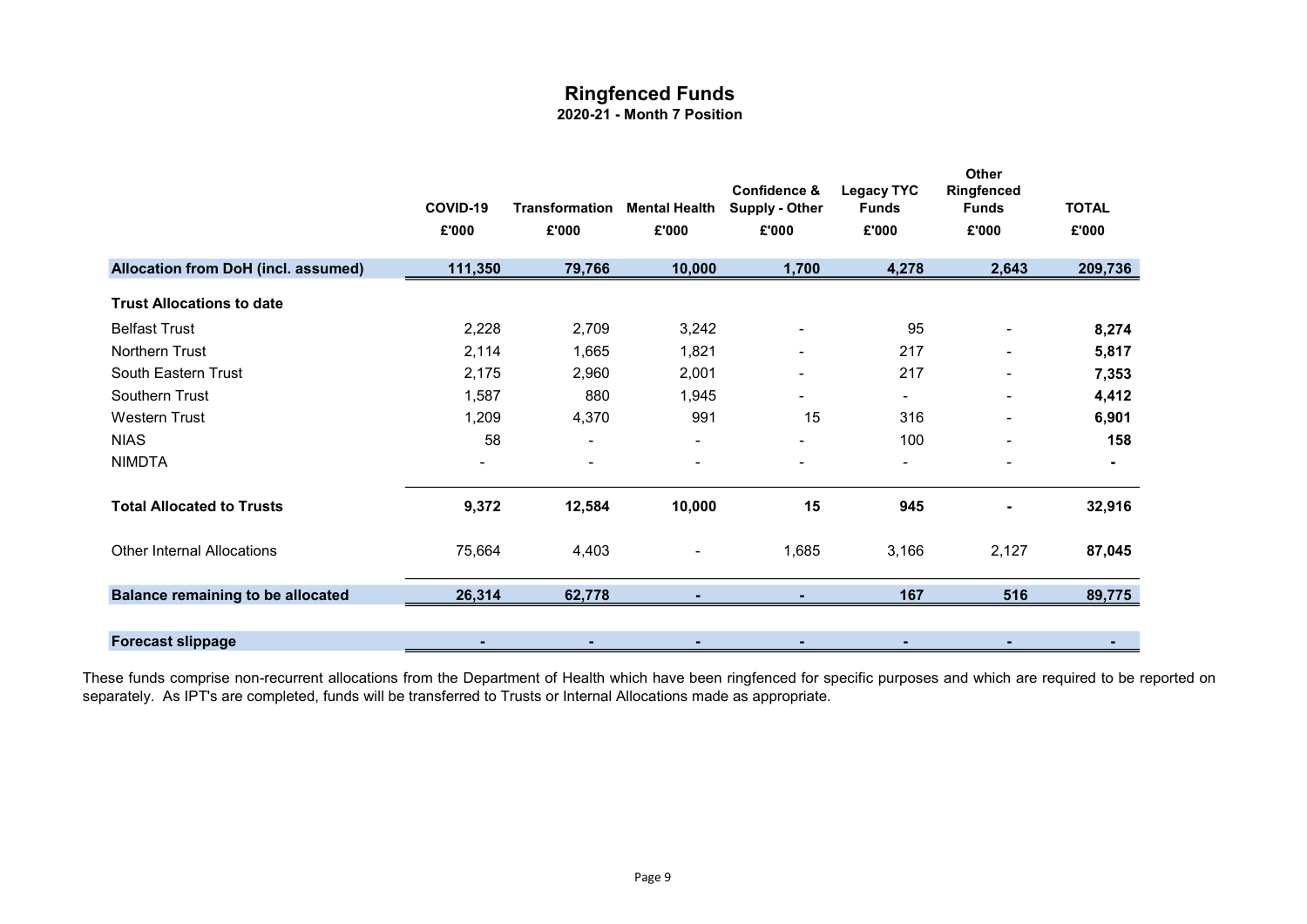# Other Programme Funds

## 2020-21 - Month 7 Position

|                      | Annual<br><b>Budget</b><br>£'000 | <b>Buaget</b><br><b>Profiled to</b><br>date<br>£'000 | Actual<br><b>Expenditure</b><br>to date<br>£'000 | <b>Variance</b><br>£'000 |                                                                                                                                                                                                                                                                                                                                                                                                                        |
|----------------------|----------------------------------|------------------------------------------------------|--------------------------------------------------|--------------------------|------------------------------------------------------------------------------------------------------------------------------------------------------------------------------------------------------------------------------------------------------------------------------------------------------------------------------------------------------------------------------------------------------------------------|
| <b>BSO Budgets</b>   | 39,339                           | 21,937                                               | 20,753                                           | 1,185                    | This budget includes the Business Services Organisation<br>(BSO) Service Level Agreement (£17.8m), covering the<br>delivery of shared services for HSCB (e.g. Human Resources,<br>Legal Services and Procurement), and also ICT (£18.0m) and<br>Regional Interpreting (£4.5m) services for the wider HSC<br>sector. The surplus has primarily arisen due to reduced activity<br>on Regional Interpreting due to COVID. |
| <b>Other Budgets</b> | 4,076                            | 1,490                                                | 1,637                                            | (147)                    | Other Budgets consists of a number of smaller budgets (<£1m)<br>and funds which are yet to be committed or which are being<br>held to offset pressures in other areas.                                                                                                                                                                                                                                                 |
| <b>Total</b>         | 43,416                           | 23,428                                               | 22,390                                           | 1,038                    |                                                                                                                                                                                                                                                                                                                                                                                                                        |